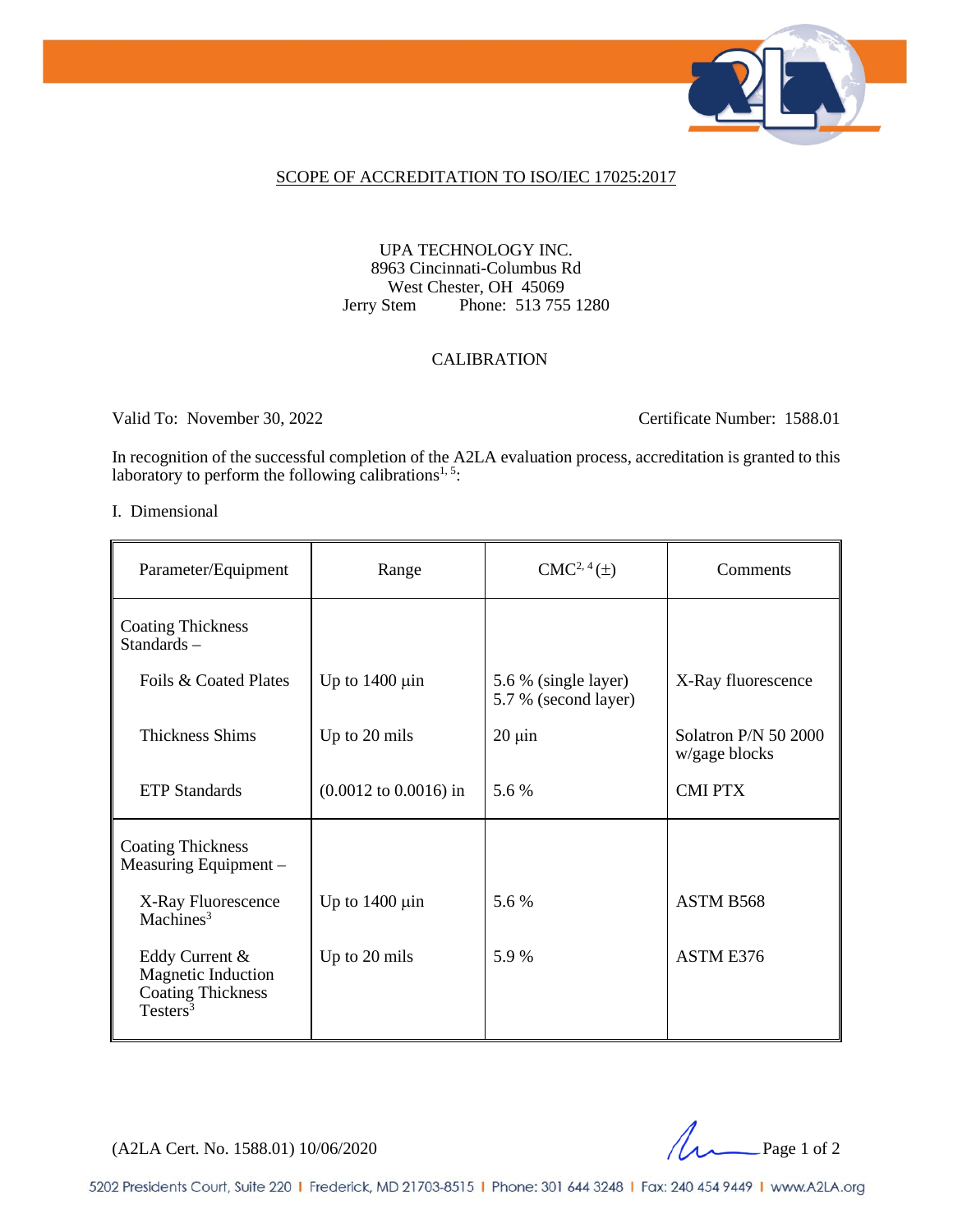| Parameter/Equipment                                           | Range                               | $CMC2, 4(\pm)$ | Comments        |
|---------------------------------------------------------------|-------------------------------------|----------------|-----------------|
| <b>Coating Thickness</b><br>Measuring Equipment $-$<br>(cont) |                                     |                |                 |
| Beta Backscatter Coating<br>Thickness Testers <sup>3</sup>    | Up to $2000 \mu$ in                 | 6.0%           | ASTM B567       |
| Surface Copper Testers <sup>3</sup>                           | $(1 \text{ to } 10\,000) \mu\Omega$ | $0.8\%$        | Shunt standards |

<sup>1</sup> This laboratory offers commercial and field calibration service.

\_\_\_\_\_\_\_\_\_\_\_\_\_\_\_\_\_\_\_\_\_\_

<sup>3</sup> Field calibration service is available for this calibration and this laboratory meets A2LA *R104 – General Requirements: Accreditation of Field Testing and Field Calibration Laboratories* for these calibrations. Please note the actual measurement uncertainties achievable on a customer's site can normally be expected to be larger than the CMC found on the A2LA Scope. Allowance must be made for aspects such as the environment at the place of calibration and for other possible adverse effects such as those caused by transportation of the calibration equipment. The usual allowance for the actual uncertainty introduced by the item being calibrated, (e.g. resolution) must also be considered and this, on its own, could result in the actual measurement uncertainty achievable on a customer's site being larger than the CMC.

<sup>4</sup> In the statement of CMC, the value is defined as the percentage of reading.

<sup>5</sup> This scope meets A2LA's *P112 Flexible Scope Policy*.

(A2LA Cert. No. 1588.01) 10/06/2020 Page 2 of 2

<sup>&</sup>lt;sup>2</sup> Calibration and Measurement Capability Uncertainty (CMC) is the smallest uncertainty of measurement that a laboratory can achieve within its scope of accreditation when performing more or less routine calibrations of nearly ideal measurement standards or nearly ideal measuring equipment. CMCs represent expanded uncertainties expressed at approximately the 95 % level of confidence, usually using a coverage factor of  $k = 2$ . The actual measurement uncertainty of a specific calibration performed by the laboratory may be greater than the CMC due to the behavior of the customer's device and to influences from the circumstances of the specific calibration.